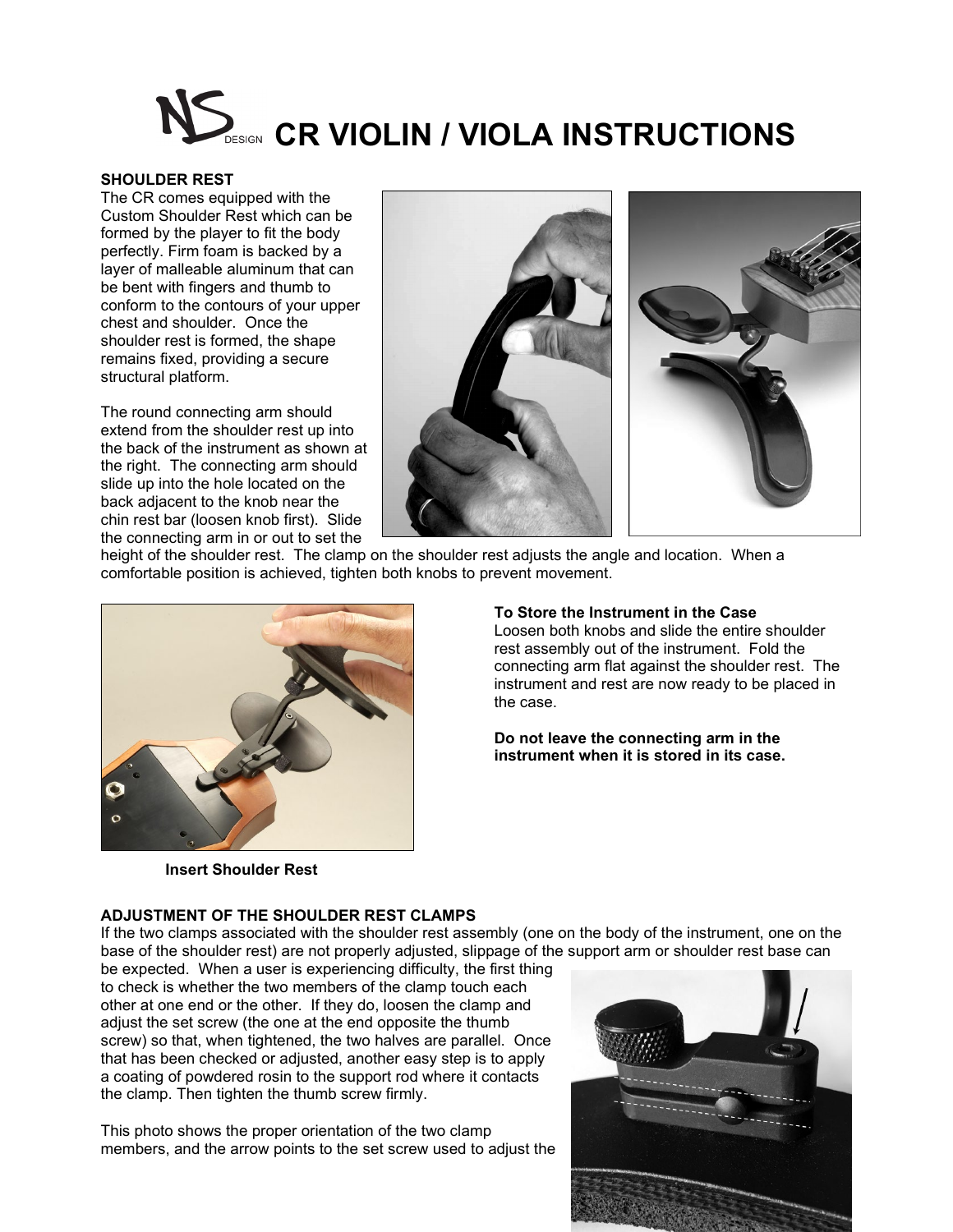position. This screw can be turned by hand, but it can also be adjusted using a hex key. Always loosen the thumb screw before adjusting the set screw.

# **CONTROLS:**

Knob 1 - Volume Knob 2 – Treble EQ Knob 3 – Bass EQ

3-way Switch for Polar pickup: forward - vertical string vibration (for sustained pizzicato) center - lateral string vibration, full frequency for arco back - lateral string vibration, "acoustic" timbre for arco

# **TUNING AND STRING CHANGE**

We recommend NS Electric strings, but any solid and stranded steel core strings may be used. Tune strings with knobs located behind the bridge, like conventional fine tuners.

To remove strings, loosen knob all the way until the string pulls out of the tuner. If necessary, use a finger to push the tuning lever back to open the tuner jaws to free the string.

To install stings, thread the string through the hole in the end of the neck and pull it through the nut. Insert the free end of the string into the appropriate slot located just behind each tuning lever. (Be sure knob is rotated all the way in the counter-clockwise direction to open tuner fully so sting can enter easily.) Pull string through the tuner from the back, making sure the string is in the slot that rides up over the tuning lever, as shown above. Tune the string to pitch (the string will clamp automatically when tuned). Cut excess string if desired, and snap cover into place.

# **Note: We do not recommend Nylon, Perlon, or Gut Core strings,**

which have a great deal of stretch, and will not reach pitch unless they are pre-tensioned. The pitch of the pre-tensioned string must not be more than one fifth lower than the correct final pitch. If the string is not properly pre-tensioned, the string will not reach pitch.

**To Pre-tension string:** After the string is inserted into the tuner, rotate the tuning knob clockwise until the string just begins to clamp (when the string can no longer be pulled out of the tuner). Pre-tension the string by pulling the string firmly through the tuner from the back. The string must be pulled strongly enough so that the resulting pitch of the pretuned string is higher than one fifth below the correct pitch. For example, the D string must be pre-tensioned to A or higher. In this way the correct pitch can be achieved within the range of the tuning mechanism. This procedure should be repeated if the final pitch is not reached. The string ends may be wrapped around a pencil or similar

object to grip the string so greater pulling force can be applied.

## **ACTION HEIGHT:**

Adjust bridge height with the screws located under the bridge and accessible through the holes the back.





**Insert String Through Tuner**